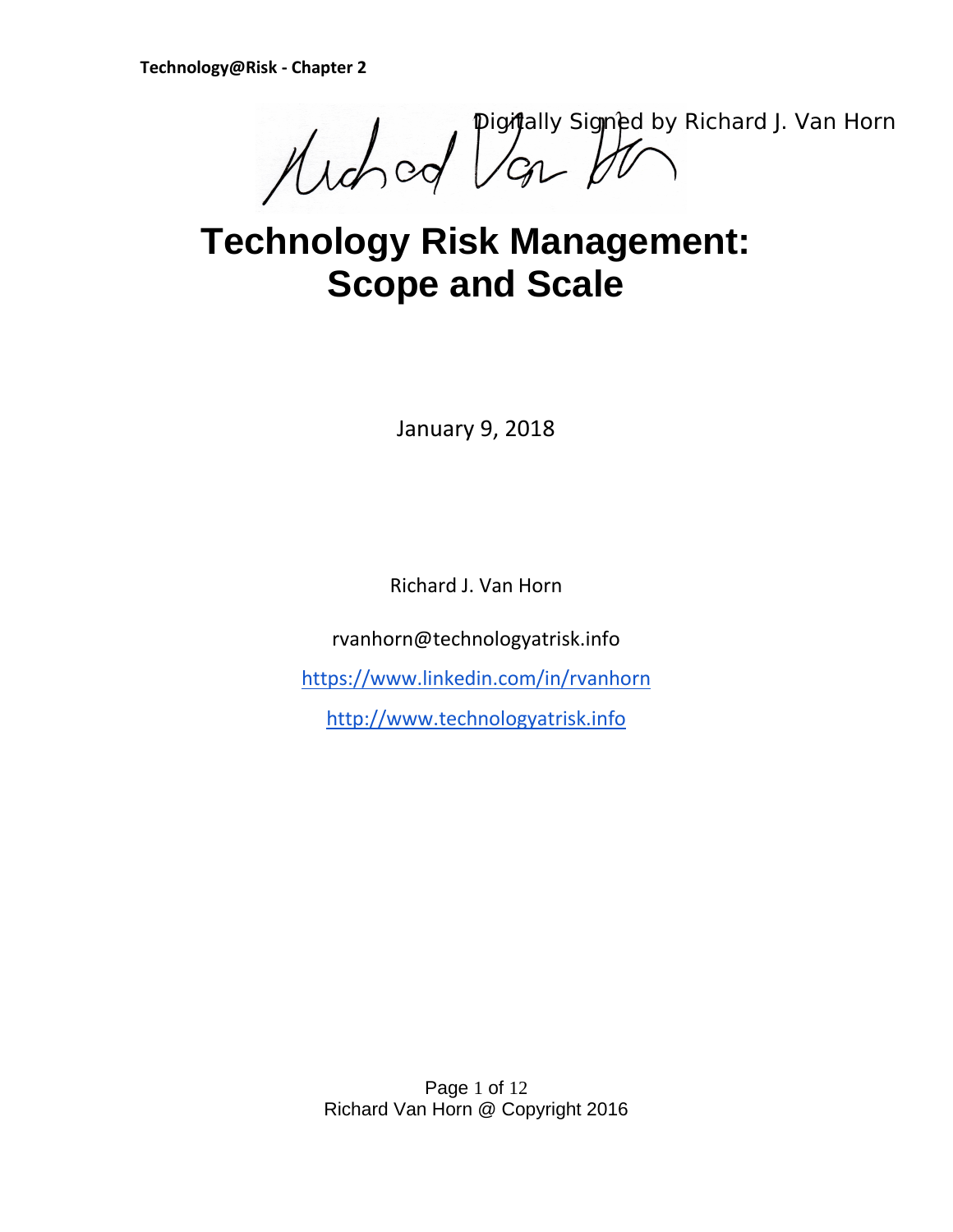# **Table of Contents**

| <b>Editors &amp; Reviewers</b>         | 3              |
|----------------------------------------|----------------|
| <b>Executive Summary</b>               | $\overline{4}$ |
| <b>Scope of Oversight</b>              | $\overline{4}$ |
| Scope: Cyber Attack Versus 'Glitch'    | 5              |
| <b>Scale of Impact</b>                 | 7              |
| <b>Quantitative Versus Qualitative</b> | 7              |
| <b>A Compelling Example</b>            | 8              |
| <b>Knight Capital Group</b>            | 9              |
| <b>Conclusion</b>                      | 10             |
| <b>About the Author</b>                | 12             |
|                                        |                |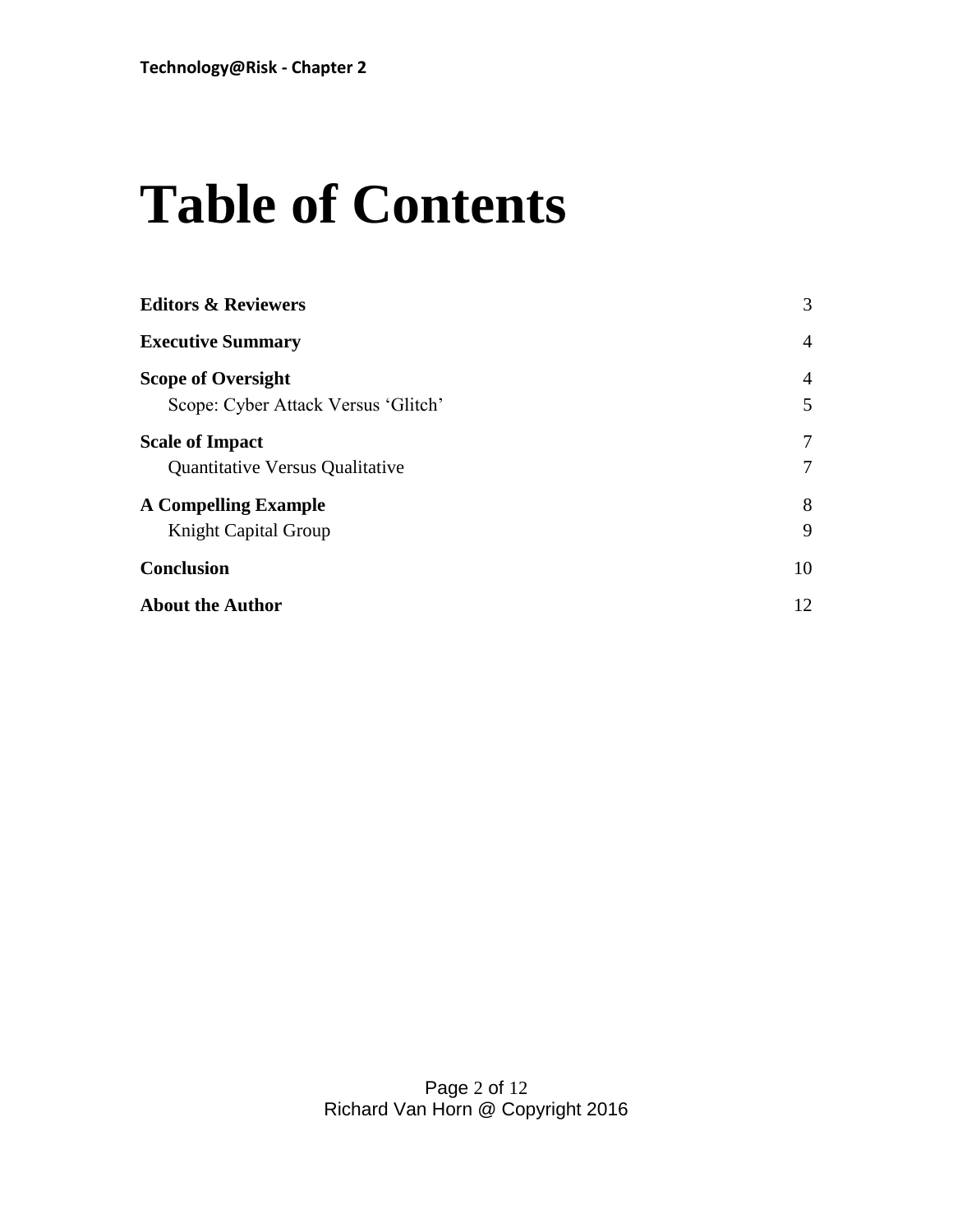**Technology@Risk - Chapter 2**

# <span id="page-2-0"></span>**Editors & Reviewers**

Page 3 of 12 Richard Van Horn @ Copyright 2016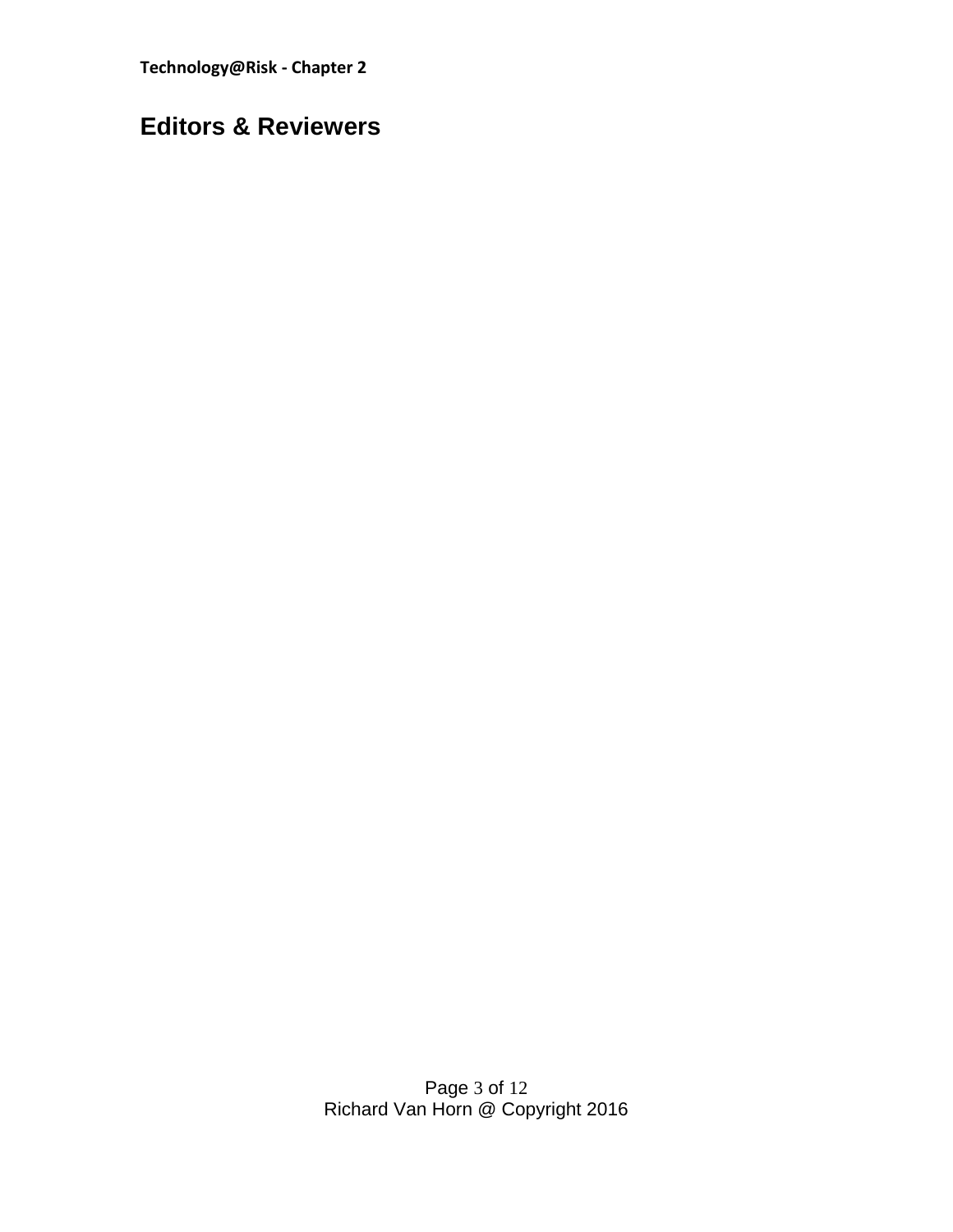# <span id="page-3-0"></span>**Executive Summary**

As explained in the first in this series of white papers, Technology Risk Management is a distinct and separate function from Cyber Security, IT Compliance and other technology control functions. Where Cyber Security typically reacts to malicious attacks targeting an organization and IT Compliance ensures the organization is meeting all its regulatory obligations, Technology Risk Management enables an organization to *proactively* manage potential technology events based on their *possible business impact*. The benefits of this approach go far beyond compliance with regulations. This approach enables proactive decisions to be made based on economic impact to the organization and allows business executives to directly manage technology from a risk perspective.

The proactive nature and ability to convey the business impact in dollars and cents distinguishes Technology Risk Management (TRM) from other technology control functions. That distinction has two implicit assumptions: all technology related assets, processes or services are within scope and that the risk equation - the inherent value of technology assets, the value of controls and resulting impact - can be quantified in economic terms.

These fundamental differences highlight the value that Technology Risk Management offers beyond the technology control functions performed today. Proactively managing ALL possible technology events AND relying on dollars and cents to convey business impact enables the executive office to make true risk based decisions involving the organization's technology control environment. This goes beyond the typical reactive posture of most Cyber Security functions.

This white paper further explains these assumptions and includes a compelling example - a poster child - of why the scope and scale of technology risk management is so important.

# <span id="page-3-1"></span>**Scope of Oversight**

As explained in the first white paper in this series, the primary function of Cyber Security is to defend against active threats and attacks to the organization's technology services, including preventing the theft of intellectual property or client data, ensuring services are available, etc. The perpetrators in these attacks can be malicious insiders, outside attackers including hackers, nation states and a variety of other players. Just like it's peer department in the real world - physical security - Cyber Security is typically focused on malicious activity that could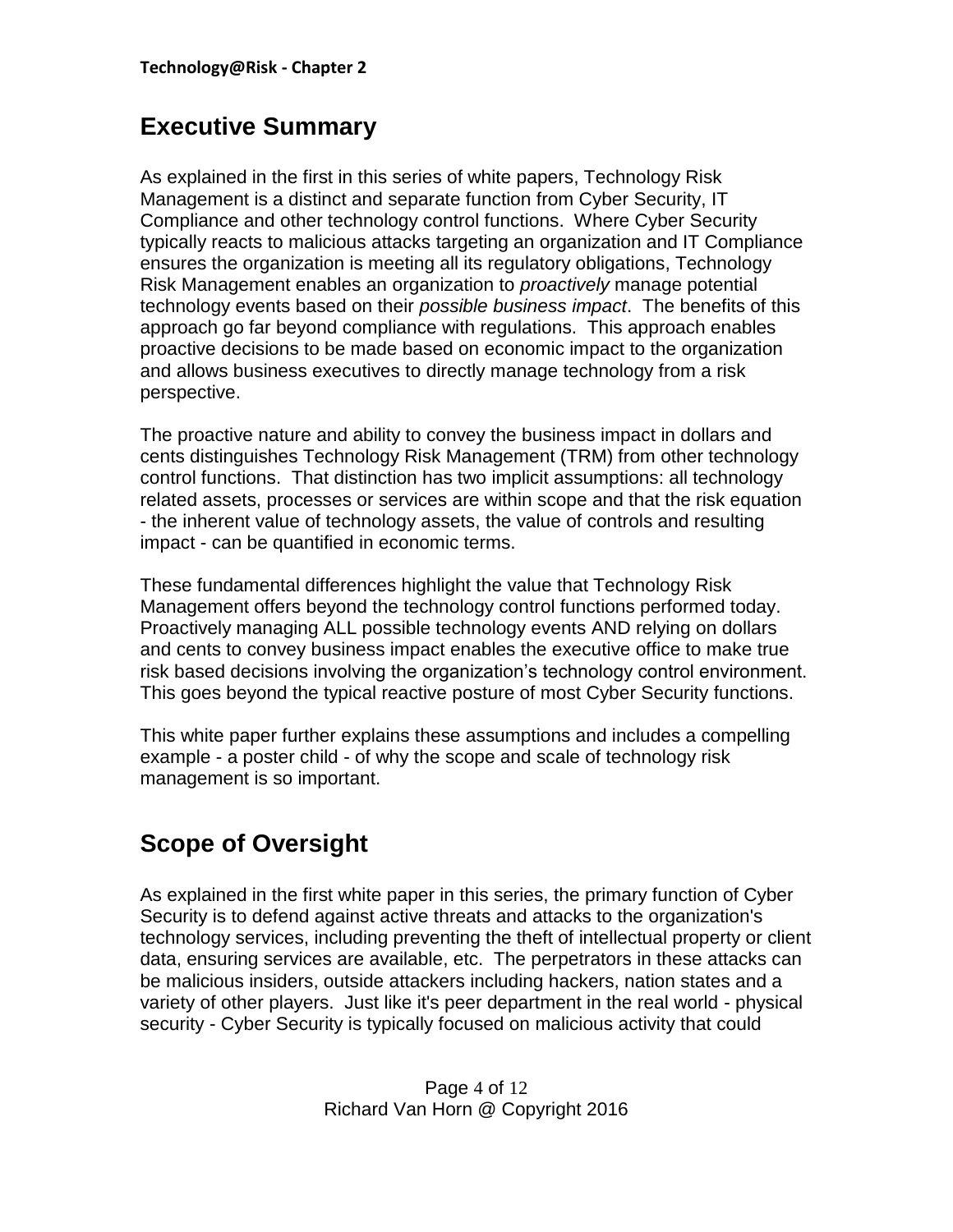impact high value assets and the day to day operations of the firm. Of course, Cyber Security may also be proactive and try to prevent attacks. For example, some Cyber Security departments use behavioral analysis to look for anomalous activities before there is an actual attack. However, Cyber Security's primary focus is very clear: protect high value technology assets from actual or suspected malicious activity.

In comparison, Technology Risk Management is a risk function that looks to prevent events from happening in the first place rather than react to events as they are happening. Through a variety of assessments and approaches, TRM will assist in identifying high value assets of the firm and help determine if the controls in place to protect those assets are adequate and cost effective. In effect, TRM's purpose is to help allocate technology resources appropriately based on the potential negative economic impact of an event and controls to mitigate that event. Given this view, the functions performed by Cyber Security are in scope of oversight of TRM because of the need to protect the firm's most valuable assets in a cost effective manner. TRM helps identify the firm's most valuable assets, helps determine the cost of controls to protect those assets and as a result, may direct the activities of the Cyber Security department.

However, TRM goes beyond the scope of Cyber Security to include all technology related activities that may impact the organization. In contrast to Cyber Security that typically reacts to active attacks as they are occurring, TRM focuses on ALL technology assets and activities that *could* impact business services including passive threats and events that have never happened before so called black swan events. Of course, Technology Risk Management's goal is to avoid those types of events or minimize their impact. However, it is important to note the difference in scope between Cyber Security and TRM. That difference is highlighted in this whitepaper with a poster child of Technology Risk Management. That example, where a single, black swan, non malicious event from a rudimentary process bankrupted a company, will highlight why the scope and scale of Technology Risk Management are so important.

## <span id="page-4-0"></span>*Scope: Cyber Attack Versus 'Glitch'*

To many, it is quite clear what constitutes a Cyber Attack. The examples are almost endless, including the well known Target Breach, the Sony attack, the attack on the Office of Personnel Management, etc. The list is long and continues to grow. An event associated with technology risk is not always so clear. However, the press has identified a term for the broad category of technology events that are not cyber attacks. They are called 'glitches'.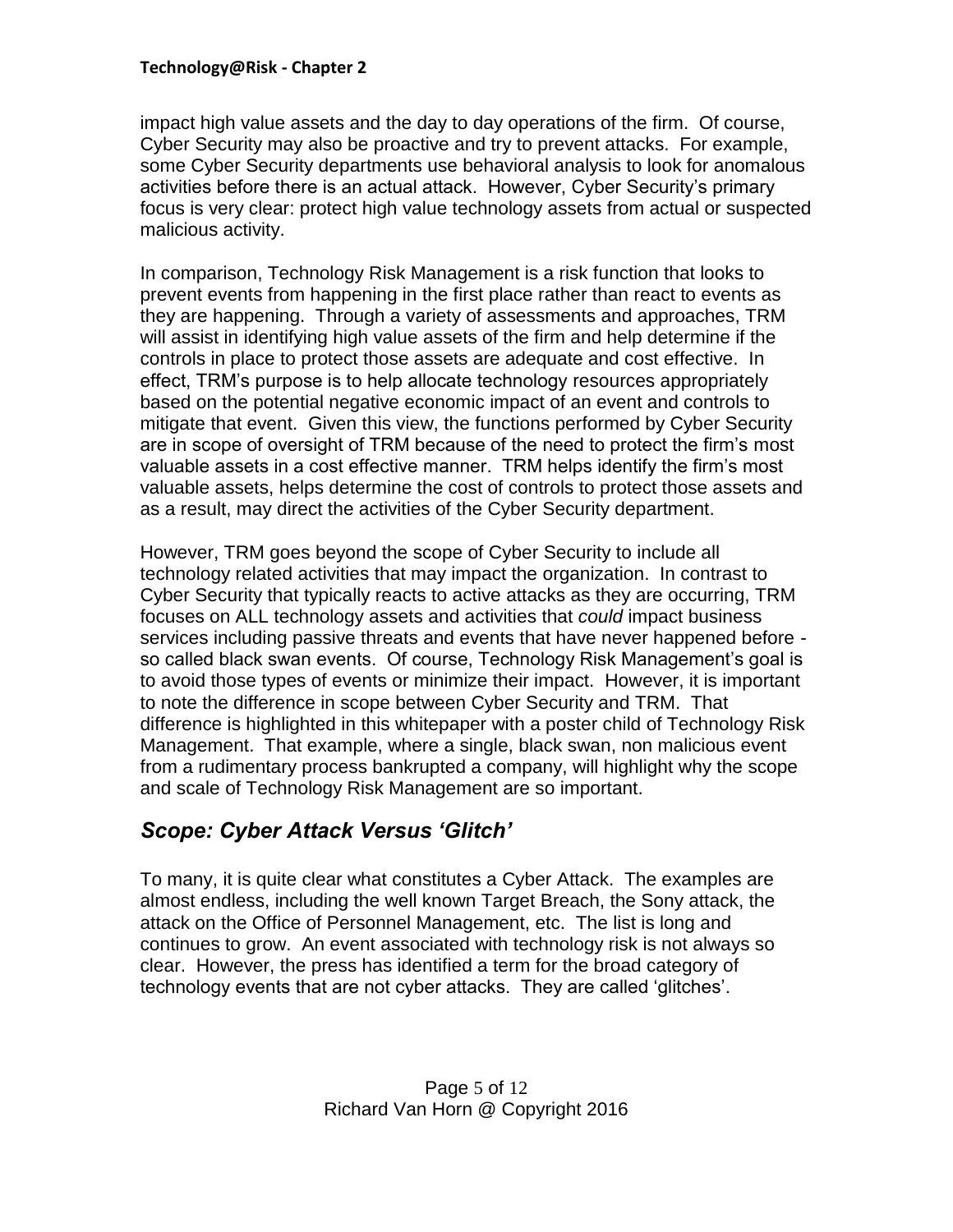#### **Technology@Risk - Chapter 2**

It is clear that not all technology issues and events are the result of a Cyber attack. Sometimes bad things happen for other reasons. The premier example of this occurred on July 8th, 2015. On that Wednesday, the media reported in quick succession that United Airlines was having a service outage, as was the New York Stock Exchange and finally, the Wall Street Journal. For different parts of the day, all 3 companies were out of service or 'dark' as they say. For many, the coincidence meant a coordinate attack, possibly by a nation state. Given the size of the organizations and impact - the NYSE could not process trades for the better part of the morning and United Airlines planes were grounded for most of the day - it was not an unreasonable assumption. That concern brought news trucks to the front of the Exchange - apparently to the surprise of their CEO.

However, by all public and off the record accounts, this trifecta of events were unrelated and not caused by malicious act or with malicious intent. As the press eloquently explained, they were 'glitches' where technology failed and services became unavailable. Of course it's safe to assume each firm did a root cause analysis to understand how the events occurred and to prevent repeat performances, but it's widely accepted they were not the result of a Cyber attack. Rather, they were the result of operational challenges or mistakes. Unfortunately, some of those lessons were not learned by peer companies. This past October 2016, Delta Airlines also had a service outage, where flights were grounded for a day and a half.

These examples show that the scope of Technology Risk Management is important: the services that went dark were important revenue sources for their organizations. The outages led directly to lost revenue. In addition, they were not the result of Cyber attacks: other factors outside the scope of Cyber Security lead to the outages. As summarized earlier, a Technology Risk Management program should include all technology services and processes that may have a negative economic impact on an organization. By including all activities that affect high value technology services, the TRM program can identify operational issues that might impact services and advocate for controls to mitigate those events. The scope of that view is beyond the current scope of Cyber Security.

Again, while a Cyber attack may have tremendous economic impact on an organization, an organization is equally likely to be the victim of a 'glitch'. Those glitches are also very costly with impact both on the bottom line and reputation of the firm. Looking beyond Cyber Security, a TRM program helps prioritize all technology related activities and events - including glitches - that may have a negative economic impact on an organization.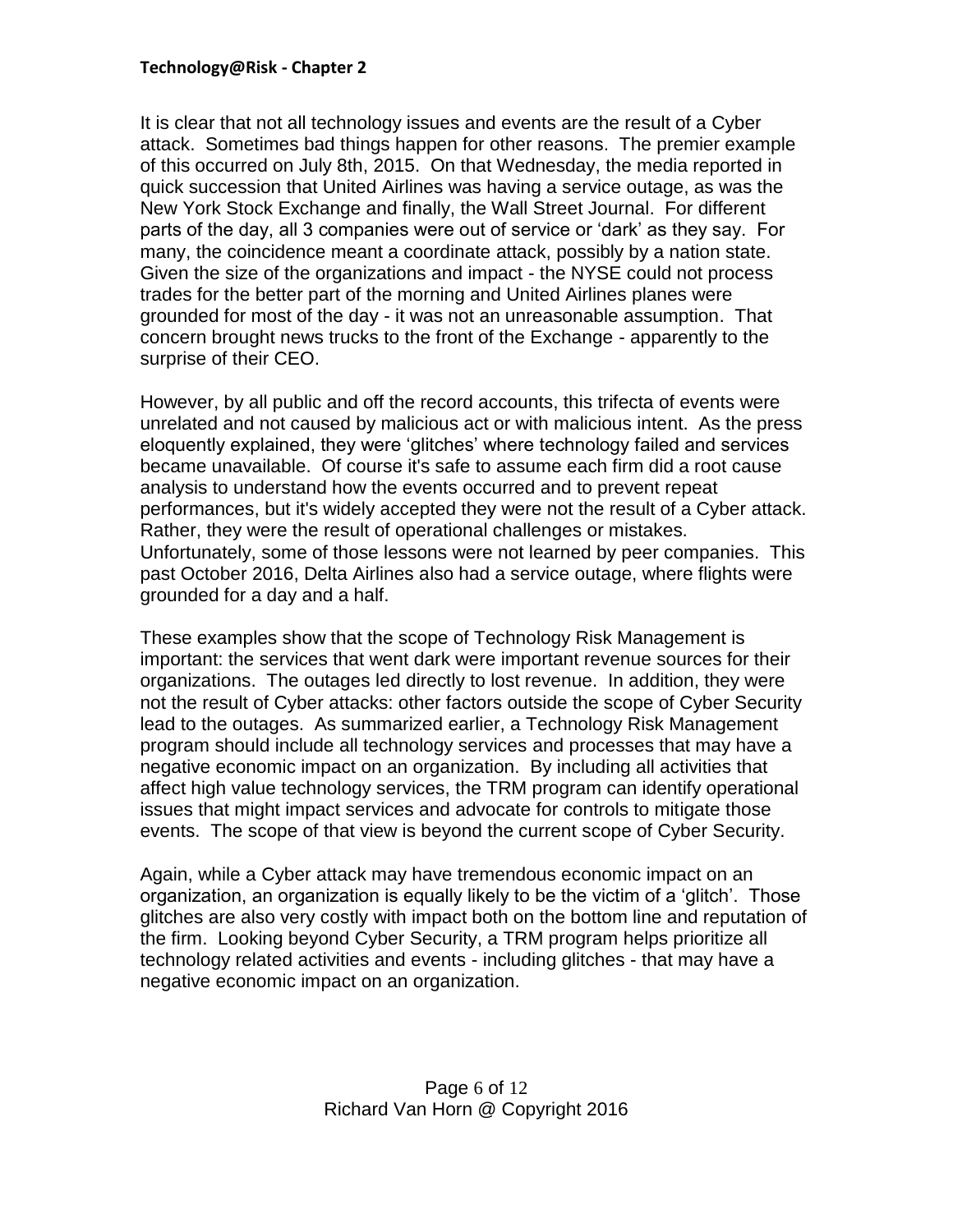# <span id="page-6-0"></span>**Scale of Impact**

The second assumption associated with Technology Risk Management is that the impact of possible events can be conveyed in economic terms. That is, Technology Risk Management can differentiate itself from other technology control functions, which are typically qualitative in nature, and provide quantitative analysis showing the possible impact of an event and value of controls in dollars and cents. While those dollars and cents may only be indicative of the true economic impact rather than authoritative, being able to convey impact in dollars and cents is a significant change from best practices today. Quantifying the economic impact of possible events changes the landscape significantly and would put Technology Risk Management in the same category as other risk functions, such as market and credit risk. In those fields, risk and impact are conveyed in economic terms. TRM will do the same for technology risk where technology related issues can be conveyed in economic terms and managed directly by business executives with support from the technology division.

### <span id="page-6-1"></span>*Quantitative Versus Qualitative*

As a general practice, technology related issues are usually prioritized on a qualitative scale: high, medium or low. In some situations, the scale may be numeric but still finite: say 1 to 5.

Obviously prioritizing issues or control gaps is important, but qualitative measures such as high/medium/low or 1-5 cannot convey the true potential economic impact of a control gap. It also does not give enough context to determine the cost benefit of controls to address that gap. Given a high risk issue or control gap, does a 'high' rating justify a \$1M dollar expense or a \$10M dollar expense? By their very nature, qualitative scales are limiting in their breadth and scale.

A telling example of this limitation is with audit issues. Most large firms will have dozens if not hundreds of audit issues. If a firm has 500 audit issues, 100 may be ranked high, another 100 may be ranked low with 300 ranked as medium. In many firms, the 100 low issues will probably be accepted and not proactively remediated: over time they may be included in a larger initiative but they will not be addressed with a dedicated project. In most firms, the 100 high issues will be remediated quickly with an 'all hands on deck' mentality. However, for the remaining 300 that are ranked medium, the question is, are they all really 'medium'? Are they all really the same classification without any further differentiation? For many CIO's, a further way to prioritize those medium issues -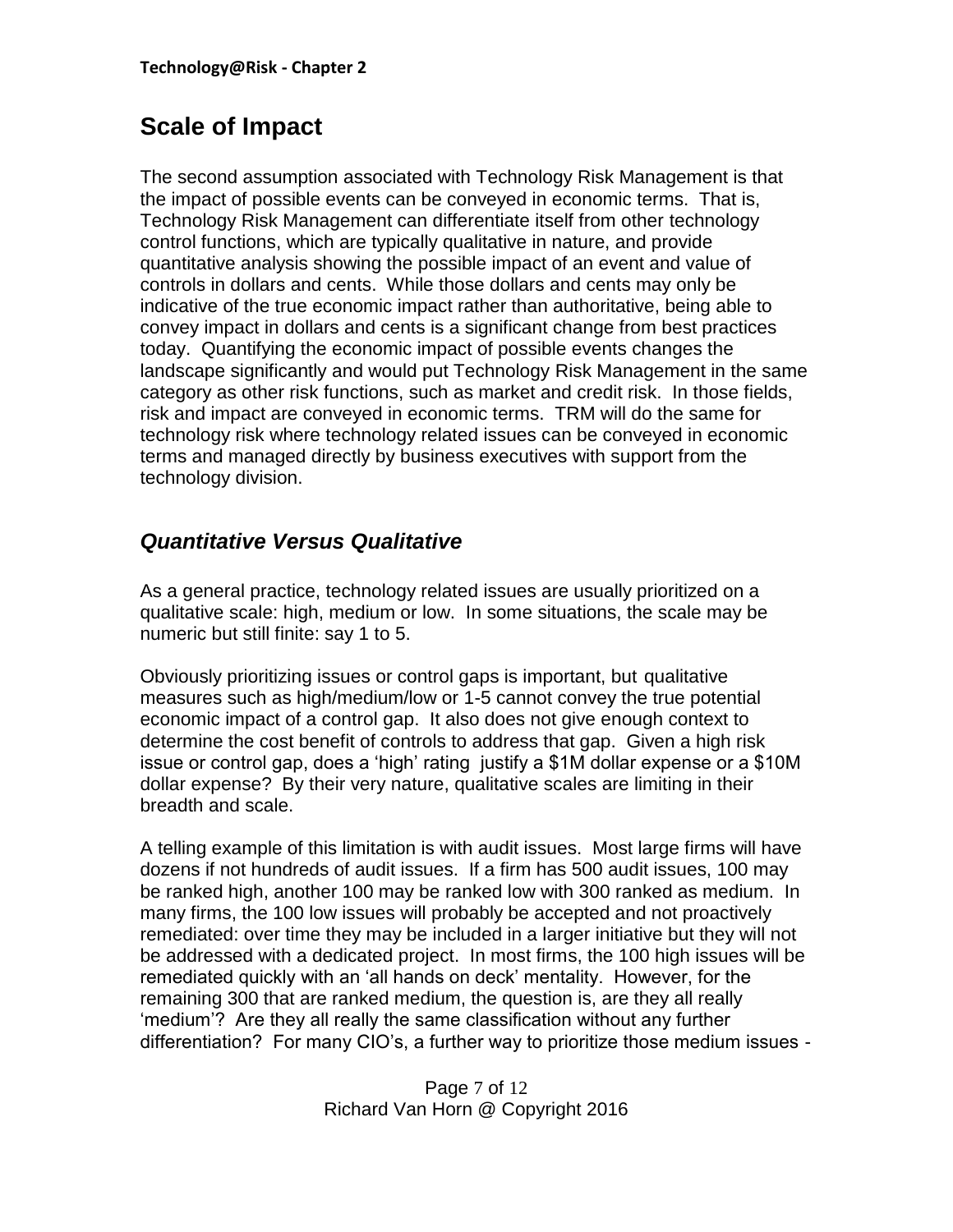#### **Technology@Risk - Chapter 2**

and possibly the high issues as well - would be valuable to help allocate resources and manage costs.

Determining the possible economic impact of an issue - the actual losses if the event occurred - is proposed here as the most effective way to properly prioritize control gaps, audit issues or other technology related issues. Being able to quantify the impact of possible technology events in dollars and cents enables the executive office to make informed decisions regarding technology risks - both the possible impact and cost to mitigate. That information allows the 'business' to make an informed decision whether to accept the risk or mitigate.

Those decisions, made by business executives and not technologists or security professionals, is a fundamental benefit of a Technology Risk Management program: moving the decision making on technology risks out of the technology organization and into the executive office. That goal has been a recent initiative in the financial services industry. If done with the proper tools, that migration allows business managers to proactively manage their technology environment based on risk and economic impact, alongside other management initiatives such as strategic direction, partnerships, etc. This migration would put technology risk alongside the other risk functions many firms have, including market and credit risk. As a peer function, technology risk management will enable the executive office to have a more holistic view of their organization's risks.

Measuring technology risk in economic terms is a significant leap forward from current best practices. It is such a significant leap that many say it cannot be done: there are too many variables, there is insufficient information to determine probability, etc. The only practical way to assess technology risk is via qualitative measures. Unfortunately, the need for better ways to manage technology events and outages has never been greater: obviously there are the data breaches including one that affected the executive office at Target - with no sign of decline. There have also been high profile service outages at Delta, the New York Stock Exchange and United Airlines to name a few. These events and outages will only continue. The goal is a better way to prevent them or minimize their impact.

# <span id="page-7-0"></span>**A Compelling Example**

The purpose of this white paper is to highlight the scope of a Technology Risk Management program - what should fall under its purview - and that dollars and cents is the best scale to show the possible economic impact of technology events.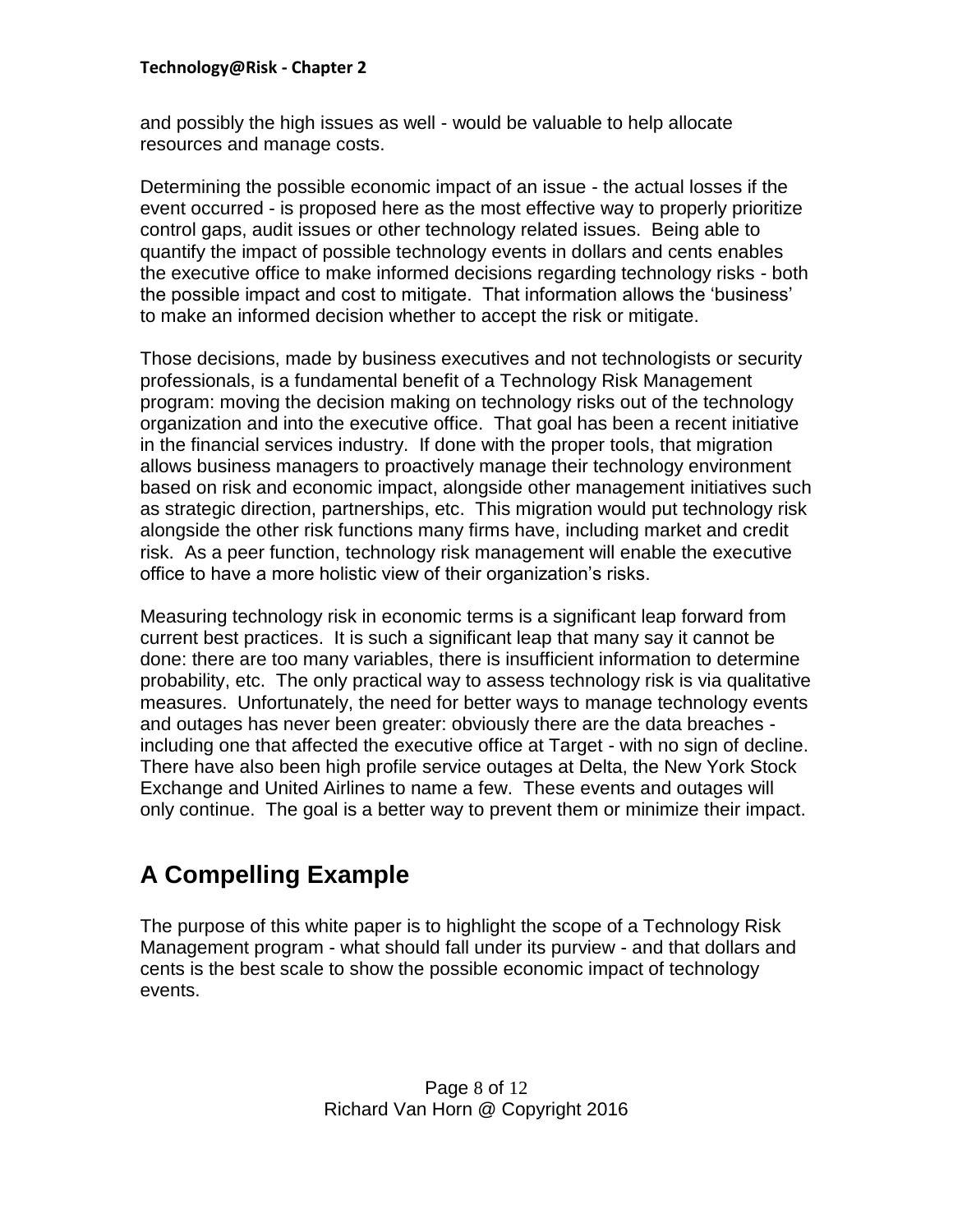Unfortunately, there is an example - a poster child company - that shows the value of managing all technology processes that might impact high value services (scope) and that 'high' cannot convey true impact (scale).

# <span id="page-8-0"></span>*Knight Capital Group*

Knight Capital Group was an American global financial services firm engaging in market making, electronic execution, and institutional sales and trading. With its high-frequency trading algorithms Knight was the largest trader in U.S. equities, with a market share of 17.3% on NYSE and 16.9% on NASDAQ<sup>1</sup>.

In a widely known event - called a glitch<sup>2</sup> by the press, which again is the simplistic adjective used to describe these types of technology issues - one of the firm's proprietary trading algorithms executed a series of orders over a matter of minutes rather than days, resulting in a loss of \$460 million dollars and driving the firm into a merger that ended it's independence.

While the details have been discussed in many other publications<sup>34</sup>, the results of the event have made Knight Capital Group the poster child of technology risk management: a single technology related event - in this case an existential event for the firm - literally bankrupted the company in 30 minutes.

Wikipedia has the best summary of the technical details that led to the trading losses:

# **2012 stock trading disruption**

On August 1, 2012, Knight Capital deployed untested software to a production environment which contained an obsolete function. The incident happened due to a technician forgetting to copy the new Retail Liquidity Program (RLP) code to one of the eight SMARS computer servers, which was Knight's automated routing system for equity orders. RLP code repurposed a flag that was formerly used to activate the old function known as 'Power Peg'. Power Peg was designed to move stock prices higher and lower in order to verify the behavior of trading algorithms in a controlled environment. Therefore, orders sent with the repurposed

 $\overline{a}$ 

<sup>1</sup> https://en.wikipedia.org/wiki/Knight\_Capital\_Group

 $^2$  http://dealbook.nytimes.com/2012/08/02/knight-capital-says-trading-mishap-cost-it-440-million/?\_r=0

<sup>3</sup> http://money.cnn.com/2012/08/09/technology/knight-expensive-computer-bug/

<sup>4</sup> https://www.bloomberg.com/news/articles/2012-08-02/knight-shows-how-to-lose-440-million-in-30 minutes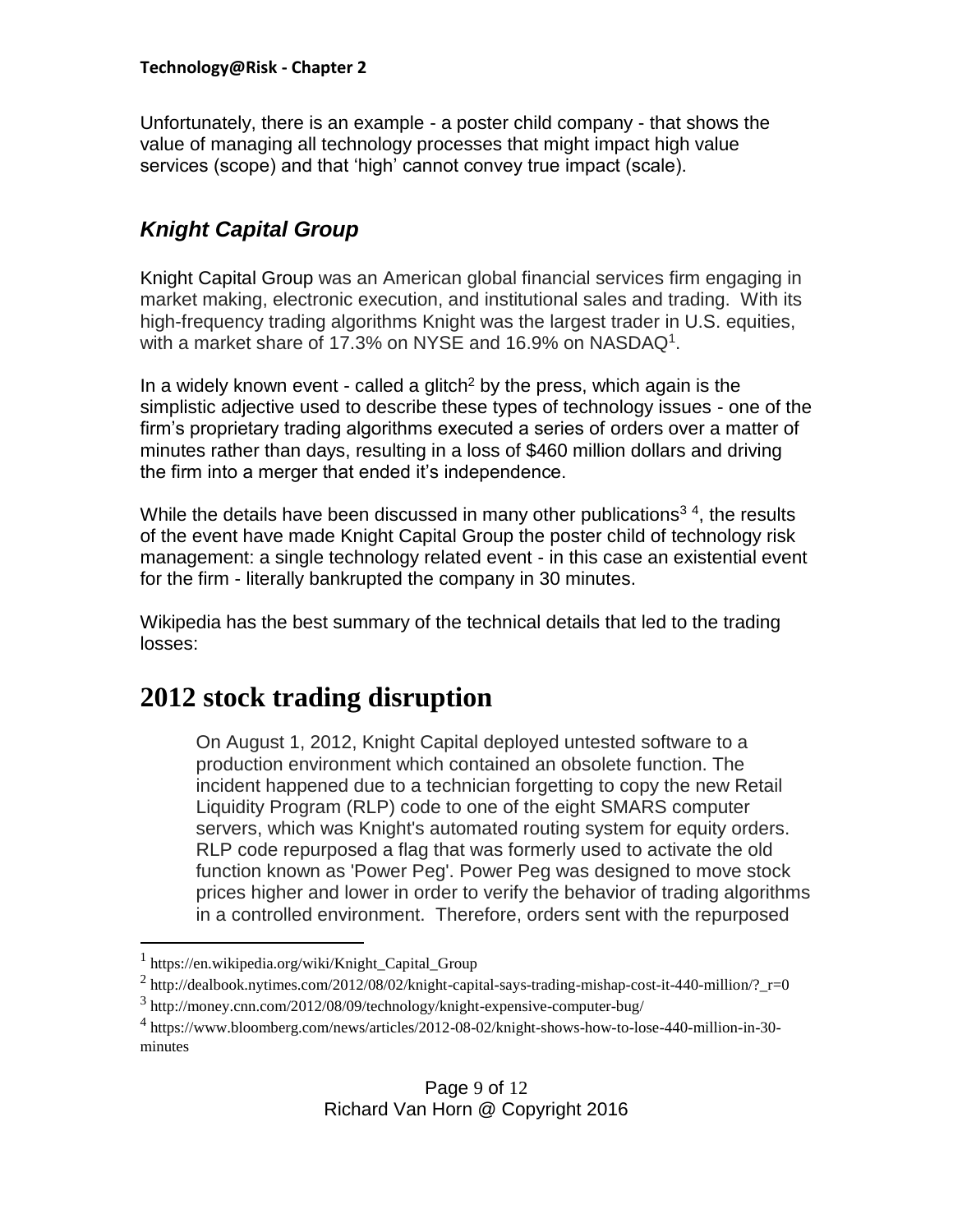flag to the eighth server triggered the defective Power Peg code still present on that server. When released into production, Knight's trading activities caused a major disruption in the prices of 148 companies listed at the New York Stock Exchange, thus, for example, shares of Wizzard Software Corporation went from \$3.50 to \$14.76. For the 212 incoming parent orders that were processed by the defective Power Peg code, Knight Capital sent millions of child orders, resulting in 4 million executions in 154 stocks for more than 397 million shares in approximately 45 minutes.

This event is significant from a Technology Risk Management perspective for two reasons. For one, this was NOT an attack by a nation state or 'hackers' that normally makes headlines - other wise known as a Cyber attack and typically managed by the Cyber Security department. Rather, this was the result of a breakdown in well known, relatively mundane technology processes: quality assurance testing and change control. Those processes are well known components of the Software Development Life Cycle. Again, SDLC is not typically part of a Cyber Security program. However, in this example, given the potential impact on high risk services, it would be part of a Technology Risk Management program.

The second reason is that the cost of this event has been quantified in dollars and cents: \$440 to \$460 million dollars depending on the source. As discussed earlier, qualitative measures of risk cannot convey this magnitude of loss: 'high' does not begin to indicate the size of this economic impact. To repeat, this is not a hypothetical 'what if' scenario but an actual technology related breakdown that lead to significant dollar losses, the firm losing its independence and merging with another company only days later.

The conclusion is that if Knight Capital had a Technology Risk Management program that included SDLC activities, it might have ensured extensive testing of these software changes was performed, as the possible negative impact would be \$460 million.

# <span id="page-9-0"></span>**Conclusion**

Over the past 25 years, information technology has become the lifeblood of almost every organization in the developed world. Information technology and services - managed directly by an organization or indirectly via a service provider - are indispensable when providing services to clients, partners and employees. Depending on the organization and degree of interconnectedness, the economic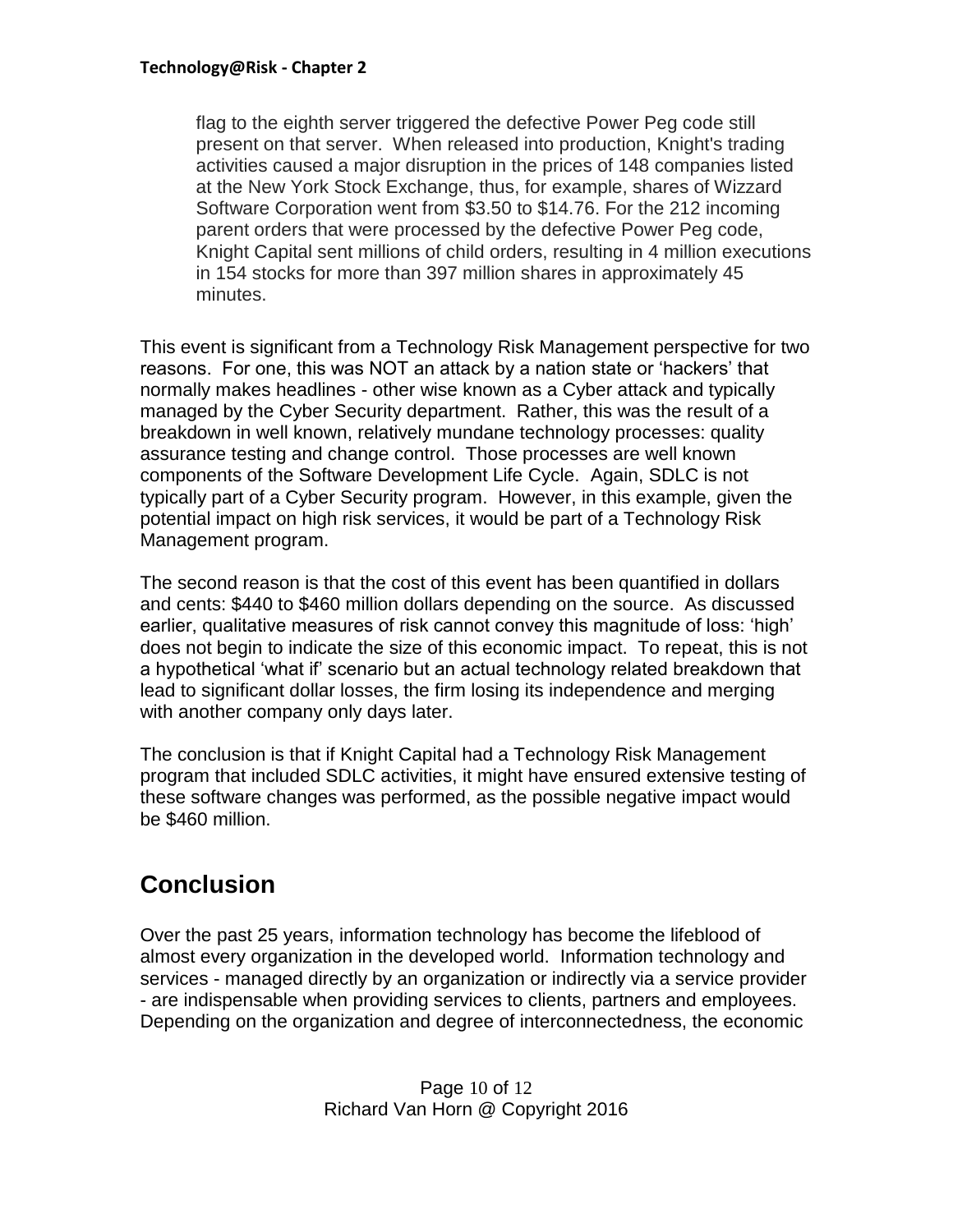impact of a technology outage or other issue can be significant - possibly existential - to the organization, its partners and possibly an entire industry.

For the majority of that time, information technology has been managed based on any number of criteria: return on investment, corporate strategy, pet projects of senior managers. Only recently have Compliance and, for lack of a better term, Cyber Security become drivers to manage and govern information technology.

However, as Cyber attacks and data breaches continue to occur, and the Knight Capital trading catastrophe shows, there is a need for a better way to manage technology and its related risks. Being fully compliant with industry or regulatory requirements is an important first step to being secure. However, technology events at firms that are compliant show compliance is just a baseline and additional controls were necessary.

This white paper showed that additional controls should be justified based on the possible economic impact of technology events. Nothing but dollars and cents can truly convey the scope of potential loss related to a data loss or service outage. While hard to determine, dollars and cents are the best way to convey that cost. In addition, this white paper showed that the scope of technology risk management and governance should include any technology related activity that could negatively impact - in a significant way - business services. While mundane and rudimentary, Knight Capital's existential trading error showed that change control and QA testing, when associated to a high risk business service, should be in scope for governance to ensure controls are appropriate. Otherwise, as Knight Capital showed, catastrophic events can take place.

This white paper has attempted to show that to minimize negative technology events, a Technology Risk Management program has to be all inclusive of all technology related activities. Even the rudimentary and mundane can have an impact on an organization. The other main point of this paper is that as best possible, the economic impact of an event - and the cost to mitigate that event should be established to convey the potential cost to the firm, and allow for proper decision making. Only through dollars and cents analysis can an organization make proper technology risk management decisions.

Determining the inherent economic value of technology services will be the subject of the next white paper.